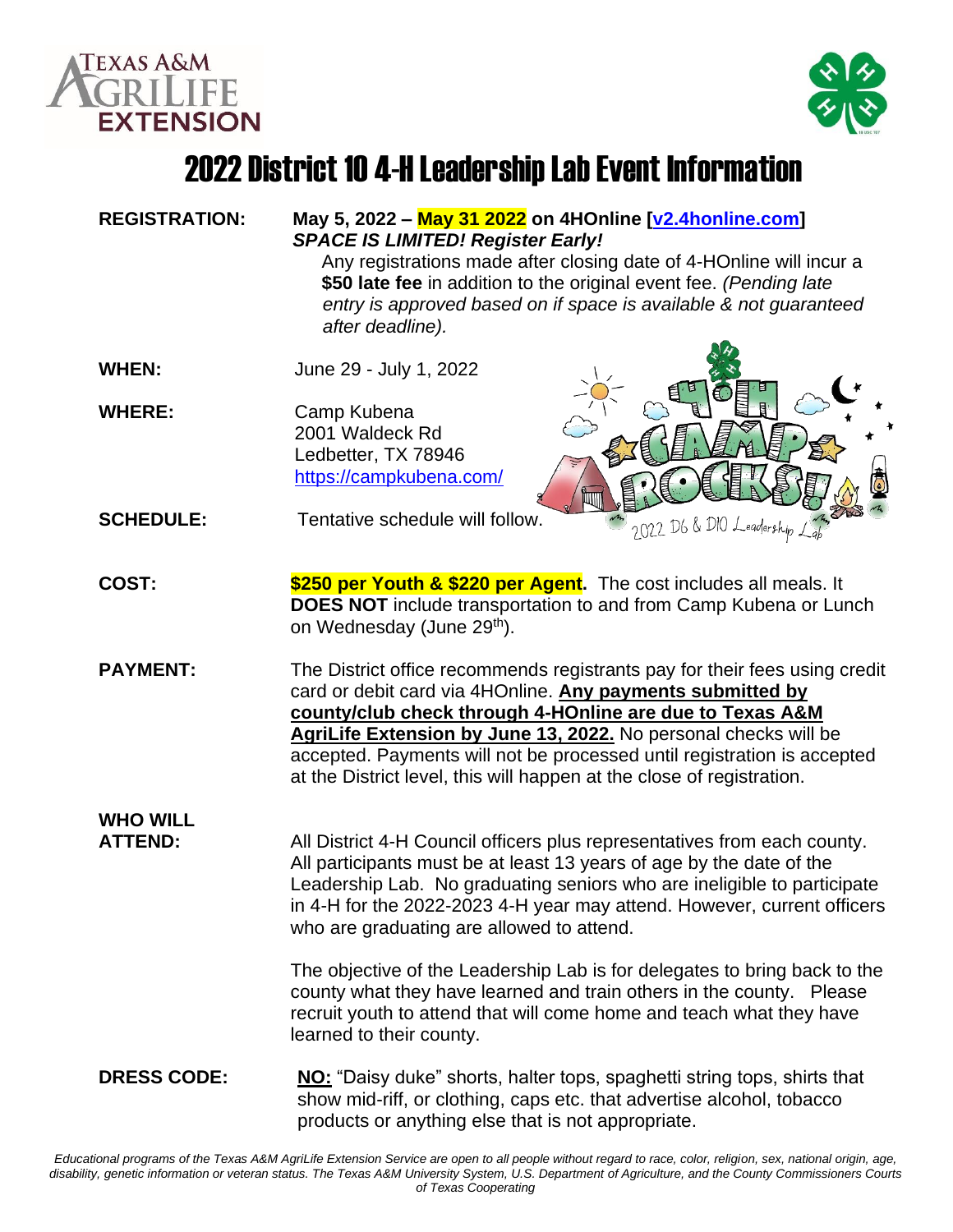

**FORMS:** Every participant (youth) and agents (adults) will need to complete a **Waiver &Indemnification Form, HSS (Health & Safety Statement) form**. **Additionally, every youth will need to fill out an Authorization to Dispense Medication (for minors) and Permission for Over-the-Counter Medication Dispersal (for minors)**. Forms will be available to download from 4-HOnline and our website: [https://d104](https://d104-h.tamu.edu/district-4-h-council/) [h.tamu.edu/district-4-h-council/.](https://d104-h.tamu.edu/district-4-h-council/) **Please make sure you upload a PDF copy of all required forms onto 4HOnline when you register. Original copy should accompany the participant to camp.**

**PROHIBITED ITEMS:** Ropes, roping dummies, fireworks, excessive food/drinks, gum and expensive jewelry. **If cell phones, IPods, etc. become a distraction, they will be confiscated and returned at the end of camp. They will NOT be allowed during activities, assemblies, etc., they must be left in the rooms at all times!** 

**OFFICER ELECTIONS:** One of the major events of Lab will be the election of officers for the District 10 4-H Council. Refer to the standing rules for eligibility on Page 3. **Council Officer Applications are due to the District Office by May 31, 2022 via online application on the District 10 4-H Website.** <https://d104-h.tamu.edu/district-4-h-council/>

### **DESIGNATION OF**

**VOTING DELEGATES:**Names of the voting delegate(s) from each county are to be marked by the County office on 4-HOnline. Counties may have up to 3 voting delegates. **District officers should not be counted as a County voting delegate** because they automatically vote as an officer. Choose another participant to serve as a voting delegate from your county

**CHAPERONES:** County Agents assignments are listed below. Everyone listed below must register on 4-HOnline during the same timeline as participants. **Please watch your email for agent assignment updates/revisions.**

#### *Agent Chaperones Assignments*

Justin McGriff

Kara Spangler Mellanie Mickelson Kevin Knapick Andrew Miller Lauren Strom and Jason Mangold<br>
Emily Grant Bowight Sexton Matt Miranda **Emily Grant Matter Dwight Sexton** Aaron McCoy Hilary Putrite Kendall FCH Jennifer Smith Taryn Titsworth Elyse Hernandez